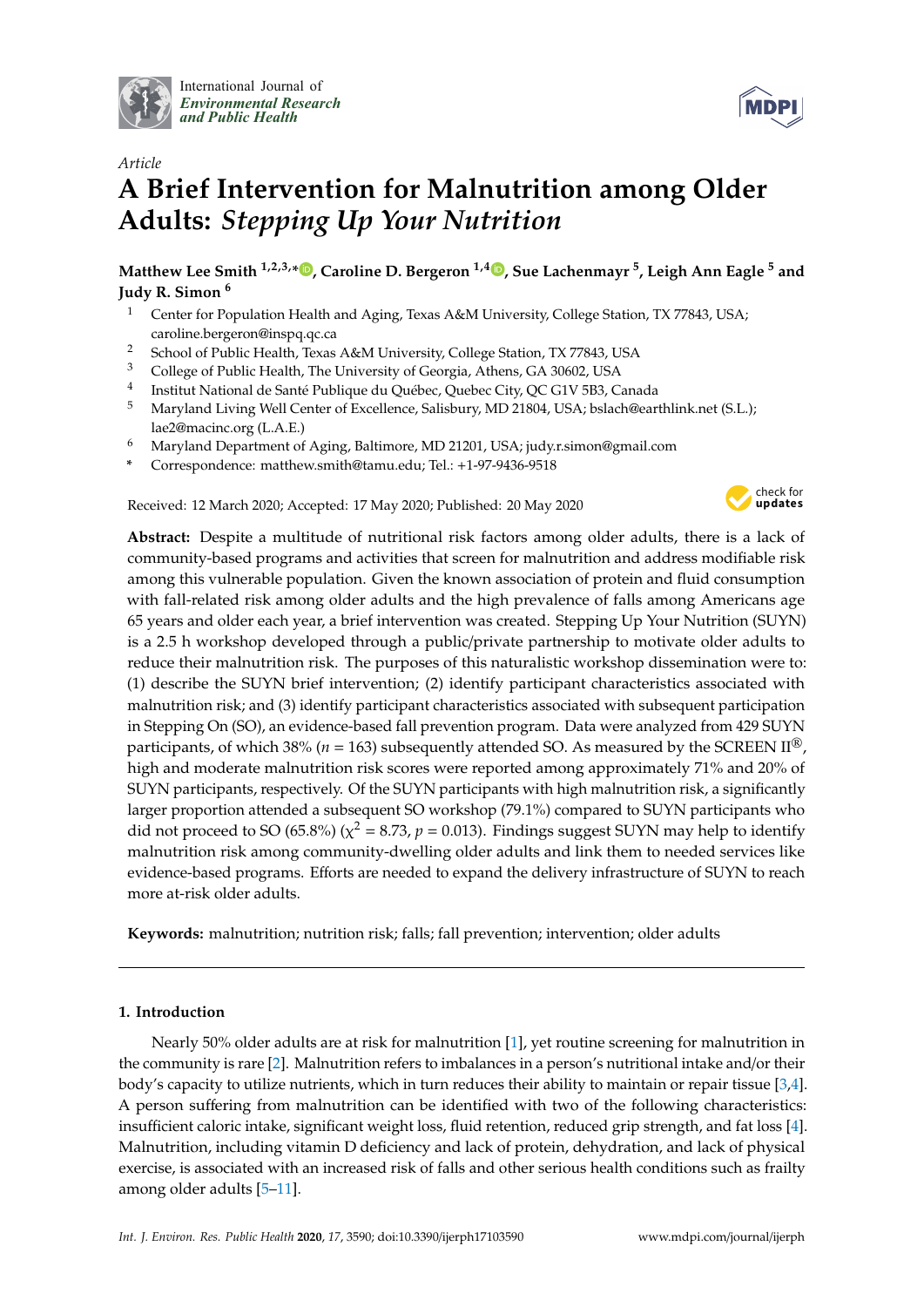Malnutrition and dehydration are associated with declines in health status [\[12\]](#page-10-1) and decreased bone health [\[13\]](#page-10-2) resulting in increased frailty and greater fall risk [\[14](#page-10-3)[,15\]](#page-10-4), higher rates of hospitalization [\[16\]](#page-10-5), and increased mortality risk [\[17](#page-10-6)[–20\]](#page-10-7). Considering that between 25% and 33% of older adults age 65 years and older fall every year [\[21](#page-10-8)[,22\]](#page-10-9), the relationship between malnutrition, dehydration, and falls among older people is important to consider [\[15](#page-10-4)[,20\]](#page-10-7). It is well documented that protein intake can prevent the loss of lean muscle mass as people age [\[23,](#page-10-10)[24\]](#page-10-11). Therefore, increasing protein intake may be a modifiable behavior to prevent muscle loss, loss of balance, and falls [\[15,](#page-10-4)[23\]](#page-10-10). Randomized-controlled trials recommend combining protein intake with physical activity such as resistance training to increase muscle mass and strength [\[25\]](#page-10-12). Moreover, hydration helps to regulate blood pressure and helps to prevent weakness and dizziness [\[21](#page-10-8)[,26\]](#page-10-13), which is also a modifiable behavior to prevent falls [\[22\]](#page-10-9).

Many physical, psychological, social, and economic factors contribute to older adults' increased risk of malnutrition and dehydration [\[23\]](#page-10-10). Loss of muscle mass, decreased kidney function, increased polypharmacy, and decreased thirst sensation as a person ages contribute to having less body water and increase a person's dehydration [\[24\]](#page-10-11). Muscle atrophy also leads to muscle weakness, which can also limit a person's mobility to buy and prepare food [\[27\]](#page-10-14). Having dental problems including periodontal disease, bleeding gums, or a dry mouth can reduce an older person's ability to swallow or eat certain foods, which restricts their food choices and consumption [\[28](#page-10-15)[,29\]](#page-10-16). Quandt and colleagues found that older adults with oral health issues most commonly avoid eating whole fruits, raw vegetables, and meats [\[29\]](#page-10-16). Not eating these foods also limits intake of their high-water content. Older adults experience a decreased sense of appetite and thirst [\[30](#page-10-17)[,31\]](#page-10-18), as well as changes in taste, smell, and vision, which can make eating less enjoyable [\[30](#page-10-17)[,32\]](#page-10-19). Having one or more chronic conditions and taking medications to manage these diseases can also reduce appetite [\[30](#page-10-17)[,33\]](#page-11-0).

Among the various psychological and social factors, memory impairment may result in older adults forgetting or refusing to eat or stay hydrated because of dysphagia [\[34–](#page-11-1)[36\]](#page-11-2). Older adults who suffer from depression, who are lonely, or socially isolated may have greater risks of eating alone, not staying hydrated, or not being able to prepare healthy foods [\[37\]](#page-11-3). Economic and transportation issues can also reduce older people's food accessibility and their ability to maintain a nutrient-dense diet [\[37](#page-11-3)[–40\]](#page-11-4).

To date, there are no health promotion and disease prevention programs that specifically address older adult malnutrition and meet the Administration for Community Living's criteria for an evidence-based program [\[41\]](#page-11-5). While some of these programs incorporate nutrition or dietary selection issues, these are often in the context of disease self-management (e.g., specifically for diabetes) or general wellness [\[42\]](#page-11-6). Moreover, few evidence-based nutritional interventions specifically aim to reduce falls and fall-related risk [\[43\]](#page-11-7), which is true even among the few that target malnutrition and dehydration among older adults [\[44\]](#page-11-8).

Therefore, until a specific intervention is developed, evaluated, and documented to address malnutrition among older adults, brief interventions may have great potential to raise awareness about malnutrition, modify risk behaviors, and offset possible falls among older adult populations. Such brief interventions can be offered independently or as introductory workshops—also termed a "Session Zero"—for an evidence-based program (e.g., fall prevention, disease self-management) [\[45\]](#page-11-9). As documented in the aging services network, offering a Session Zero to complement evidence-based workshops can be helpful to orient participants to the topic and process, alleviate time restrictions associated with data collection, provide additional content not covered in the evidence-based program, and assist in the attendance and retention rates of program participants [\[45\]](#page-11-9).

Taking this into account, the purposes of this study were to: (1) describe a brief intervention for malnutrition, Stepping Up Your Nutrition (SUYN); (2) identify participant characteristics associated with malnutrition risk; and (3) identify participant characteristics associated with subsequent participation in Stepping On (SO), an evidence-based fall prevention program.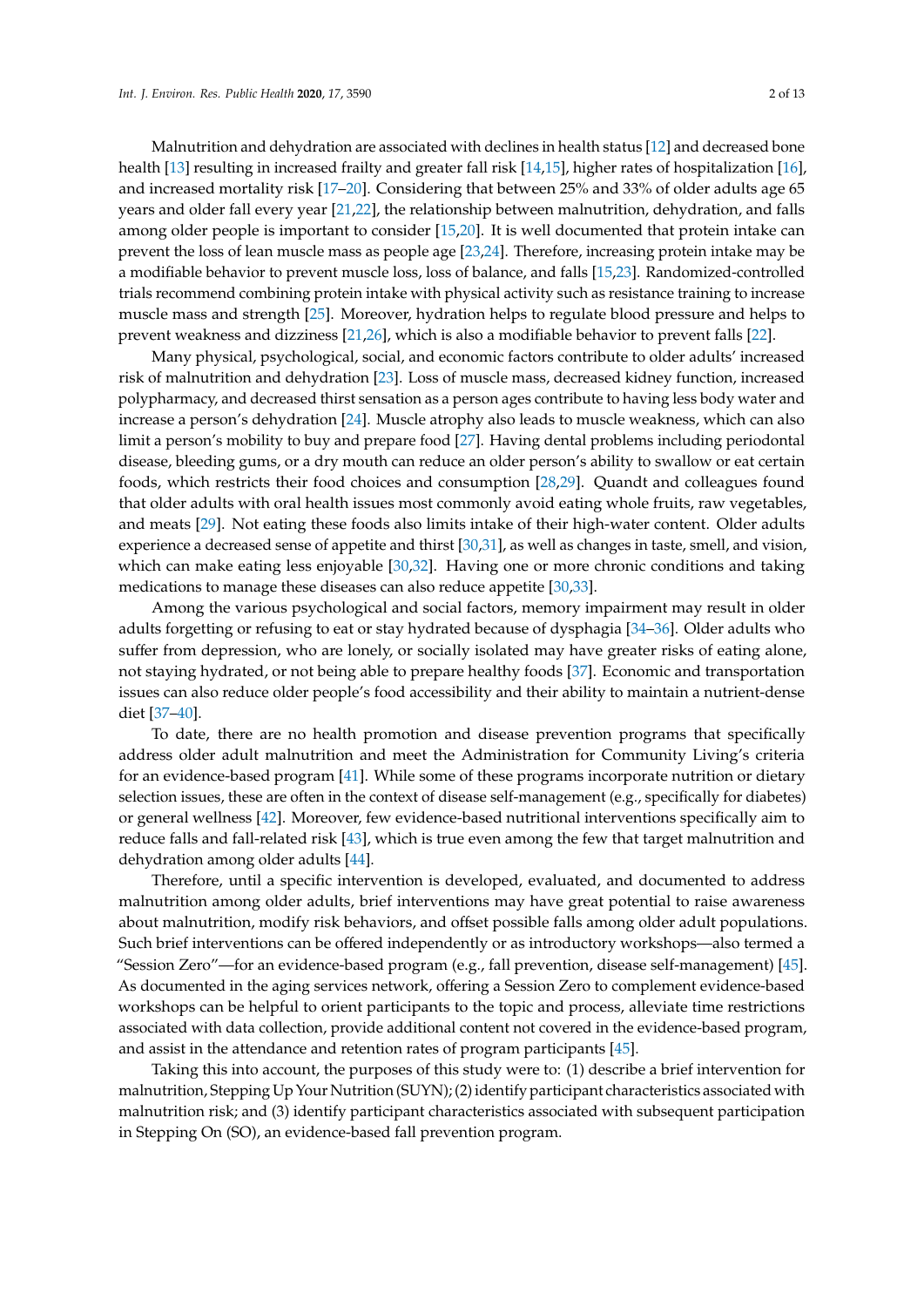### **2. Materials and Methods**

#### *2.1. Workshops*

Stepping Up Your Nutrition (SUYN) is an interactive group-based workshop developed to help older adults remain independent, increase awareness about the link between malnutrition and falls risk, and prevent falls-related admissions. Developed by a team of registered dietitians and experts on health and aging, the key messages introduced in SUYN include: (1) how nutrition and muscle strength impact falls risk; (2) exercise, fluids, and protein maintain and build strong muscles; and (3) nutrition-focused actions to reduce falls risk. SUYN utilizes strategies to de-stigmatize malnutrition, underscore muscle strength loss with age, and provide solutions to lessen muscle loss by increasing fluids and protein. Workshops are led by certified lay leaders who have undergone a formal 2.5 h training (face-to-face or online) and utilize a standardized leader manual. The leader training is ideal for peers training in evidence-based programs (EBP), community health workers, and community-based organization staff. During the 2.5 h workshop, participants engage in role play and problem-solving activities, complete planning tools to increase liquids and proteins, learn to read food labels, and make an action plan. At the beginning of the workshop, participants complete a nutrition assessment as well as a baseline questionnaire. Mid-way through the workshop, a break is given where participants are introduced to (and taste) protein-rich foods and drinks (e.g., nutritional supplements). Collectively, SUYN content and activities were designed to give participants the skills and confidence to make changes regarding their nutrition and fall-related risk. Because nutrition is strongly linked to fall prevention and chronic disease self-management, SUYN was initially designed as a Session Zero to be held in conjunction with other evidence-based programs that focus on these topics specifically. However, based on the unique content of SUYN, the brief intervention is suitable for stand-alone delivery in group or one-on-one formats. An outline of the SUYN brief intervention is provided in Table [1.](#page-2-0)

<span id="page-2-0"></span>

| Components                                 | Description                                                                                                                                                                                                                                                                                                                         |  |  |  |  |  |
|--------------------------------------------|-------------------------------------------------------------------------------------------------------------------------------------------------------------------------------------------------------------------------------------------------------------------------------------------------------------------------------------|--|--|--|--|--|
| Introduction                               | Overview of the workshop and expectations; introduction of facilitators<br>and participants                                                                                                                                                                                                                                         |  |  |  |  |  |
| Baseline Data Collection                   | Consents (if needed); Pre-Test (knowledge, risk)                                                                                                                                                                                                                                                                                    |  |  |  |  |  |
| <b>Nutrition Affects Falls</b>             | Discuss and share beliefs about why food is important                                                                                                                                                                                                                                                                               |  |  |  |  |  |
| Muscle Matters                             | Overview of muscles and changes at different life stages; participants<br>share why less muscle increases risk of falls                                                                                                                                                                                                             |  |  |  |  |  |
| Nutrients to Know                          | Identify which food has most protein and how much protein is needed;<br>discuss strategies about how to get more protein throughout the day;<br>label reading activity; discuss the importance of hydration and impact of<br>dehydration; brainstorm how to drink more fluid                                                        |  |  |  |  |  |
| Measuring Hand Grip<br>Strength (Optional) | Measure participant grip strength following specific protocol (if<br>resources exist)                                                                                                                                                                                                                                               |  |  |  |  |  |
| <b>Break</b>                               | Offer food and protein drink tasting (dispel myths and encourage<br>diversifying existing food/drink consumption)                                                                                                                                                                                                                   |  |  |  |  |  |
| <b>Personalized Nutrition Risk Score</b>   | Conduct role-play so participants can share strengths and risks in the<br>example and rate their nutrition habits; score personalized risk score<br>and obtain interpretation of their risk (stoplight); identify community<br>and clinical resources based on risk level                                                           |  |  |  |  |  |
| <b>Action Planning</b>                     | Facilitator identifies the components of an action plan and demonstrates<br>how to create one action plan; participants make action plan and<br>document it; participants share action plan with the group; participants<br>write nutrition risk score, handgrip strength score (if collected), and<br>action plan on Doctor Letter |  |  |  |  |  |

**Table 1.** Stepping Up Your Nutrition (SUYN) Brief Intervention Overview.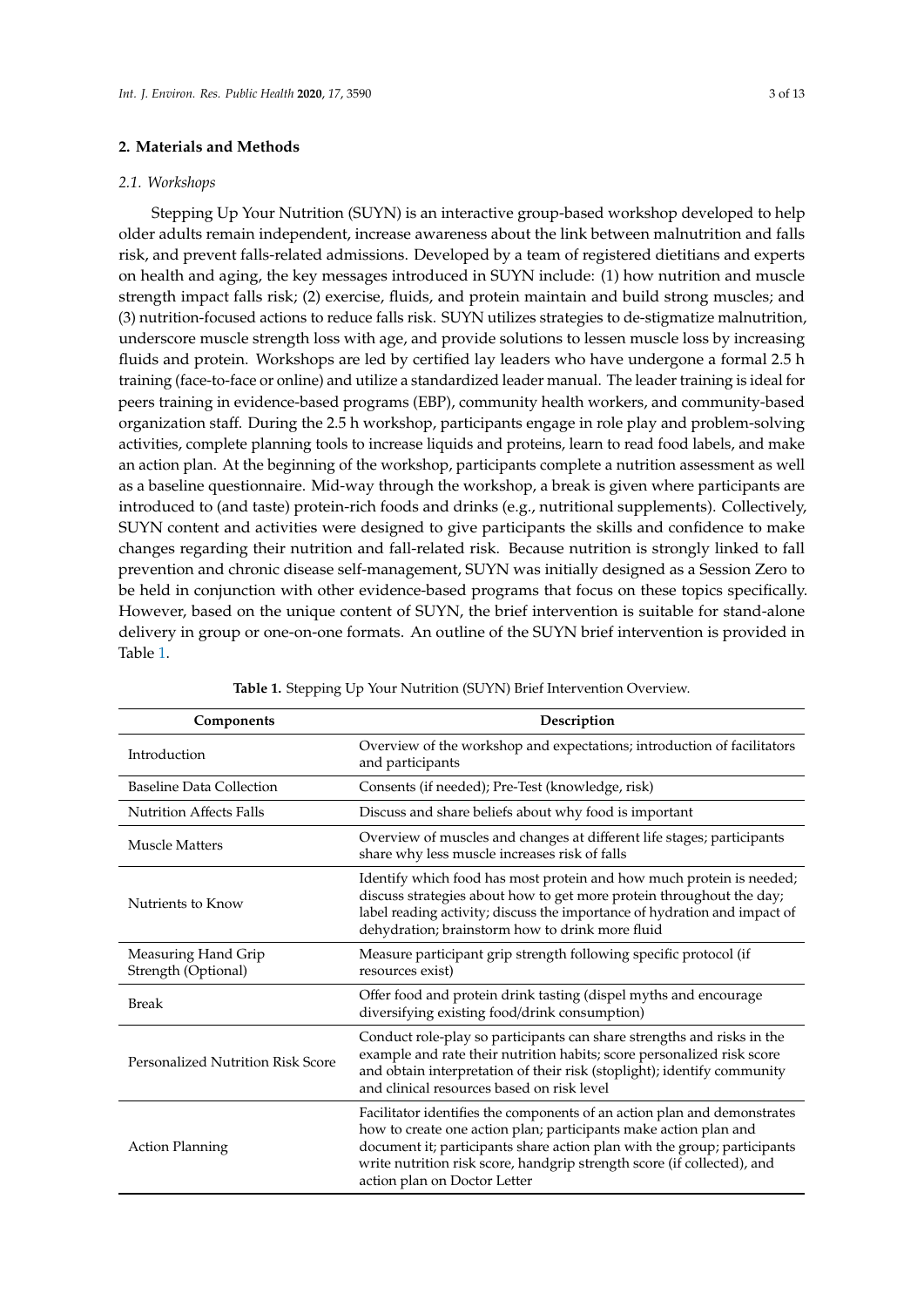In this naturalistic workshop dissemination, SUYN participants may have elected to attend Stepping On (SO), an evidence-based fall prevention program [\[46](#page-11-10)[,47\]](#page-11-11). SO is a group-based intervention originally developed in Australia [\[48\]](#page-11-12) and adapted by the Wisconsin Institute for Healthy Aging for use in the United States [\[49,](#page-11-13)[50\]](#page-11-14). The program includes discussions about vitamin D, bone strength, medications that increase falls risk, as well as the importance of physical activity. During workshop sessions, participants engage in a variety of appropriate balance and weight-bearing exercises. Through a randomized-controlled trial, SO has been shown to reduce falls among older adults at risk for falling [\[48\]](#page-11-12). The 7-week intervention is led by trained leaders; health professionals are invited as guest experts [\[49\]](#page-11-13). SO workshop sessions are two hours in duration and held once a week for seven consecutive weeks.

#### *2.2. Participants and Procedures*

*SUYN Leader Training*. SUYN is facilitated by one or two trained lay leaders or healthcare professionals who are currently credentialed to lead an evidence-based program (e.g., fall prevention, disease self-management). Training sessions include detailed processes for data collection in terms of consenting participants, collecting nutrition risk assessments, and performing handgrip strength (if the site has the equipment and resources to do so). Using the SUYN curriculum, facilitators are educated about the brief intervention content and given opportunities to practice their facilitation and role-playing skills. Further, facilitators receive training about how to interact with older adults and linking them to available and needed nutritional services and resources. Quality assurance, program fidelity, and adherence to the program curriculum and protocols were monitored through leader observation during at least one onsite visit by a SUYN Master Trainer. A total of 29 possible trained facilitators were asked to deliver at least two SUYN workshops for 10–16 participants annually.

*Recruitment*. For this naturalistic community-based dissemination, SUYN workshops were delivered in a variety of community and clinical locations across the state of Maryland. Overall, 48 SUYN workshops were delivered across eight cities in 10 distinct ZIP Codes. Based on the trained leader infrastructure described above, SUYN was delivered in 42 unique sites aligned with the national dissemination of evidence-based programs [\[51,](#page-11-15)[52\]](#page-11-16), which included Area Agencies on Aging, senior centers, healthcare organizations, recreation facilities, residential facilities, low-income housing facilities, and faith-based organizations. For SO, workshops were offered in a total of 22 unique sites in 13 cities (in 20 distinct ZIP Codes). A total of six organizations offered SUYN+SO. However, participants were not required to attend SUYN and SO at the same location.

A total of 429 SUYN participants were included in this naturalistic workshop dissemination, of which 38.0% (n = 163) subsequently attended SO. Because different data collection instruments are used for SUYN and SO, and only a portion of participants attended both workshops, a series of analyses were performed using the SUYN data collection instrument only. Given missing data differed across variables, comparisons were made pairwise to assess differences (counts for each set of analyses are reported to describe the proportion of participants included in each comparison).

#### *2.3. Measures*

*SUYN: Baseline Malnutrition Risk Screening*. Although a variety of nutrition risk screenings exist for older adults [\[53,](#page-12-0)[54\]](#page-12-1), this SUYN demonstration used the SCREEN II<sup>®</sup> because of its applicability to the population and distinct scoring mechanism [\[55–](#page-12-2)[57\]](#page-12-3). This instrument is considered a valid malnutrition screening tool for community settings [\[53](#page-12-0)[,57\]](#page-12-3), given nutritional assessments administered to older adults can rapidly identify their malnutrition risk [\[53\]](#page-12-0). The SCREEN II® consists of 14 multi-part items that assess an older adult's perceptions of weight and appetite, diet composition, and barriers to eating and cooking. Using the predetermined scoring mechanism, scores of 55 and higher indicate no or low nutrition risk, scores of 50 to 54 indicate moderate risk for malnutrition, and scores of 49 and lower indicate high malnutrition risk [\[55\]](#page-12-2).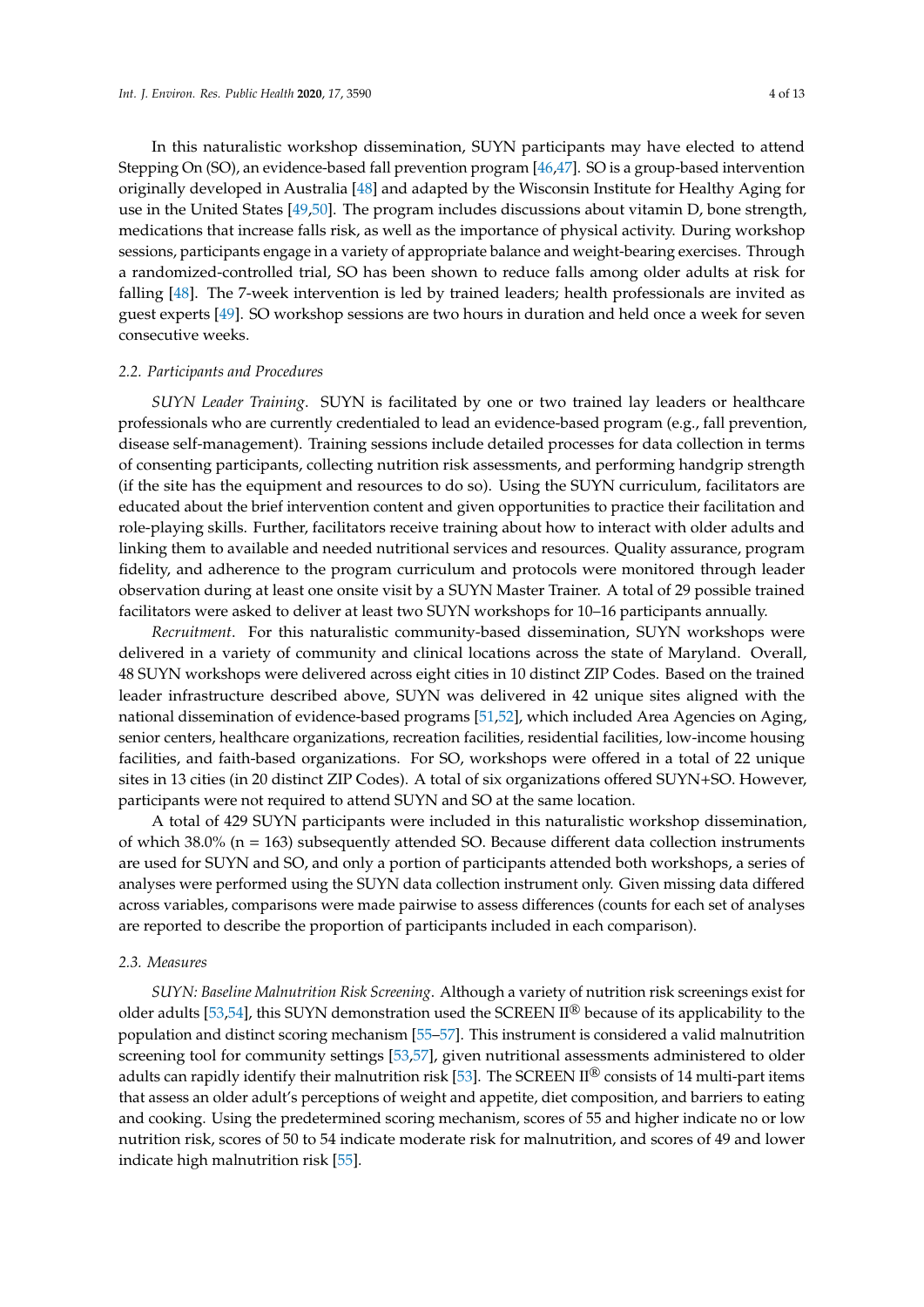*SUYN: Baseline Characteristics*. Participants enrolled in SUYN were asked to report information about themselves prior to attending the brief intervention. Participants self-reported their age and gender. They reported whether they had fallen in the past three months and their fear of falling. Participants also reported their dietary behaviors and perceptions by responding to items regarding their weight change over the past month, self-described appetite, eating with others, difficulties getting groceries, skipping meals, and knowing about resources to overcome financial challenges for getting food. (See Table [2](#page-4-0) and Table 4).

<span id="page-4-0"></span>

|                                              |               | <b>SCREEN II</b> |                 |               |       | <i>p</i> -Value |  |
|----------------------------------------------|---------------|------------------|-----------------|---------------|-------|-----------------|--|
| Variables                                    | <b>TOTAL</b>  | NO/LOW           | <b>MODERATE</b> | <b>HIGH</b>   | $x^2$ |                 |  |
| Intervention ( $n = 429$ )                   |               |                  |                 |               | 8.73  | 0.013           |  |
| SUYN Only                                    | $266(62.0\%)$ | 30 (73.2%)       | $61(72.6\%)$    | 175 (57.6%)   |       |                 |  |
| $SUNN + SO$                                  | 163 (38.0%)   | 11 $(26.8\%)$    | 23 (27.4%)      | 129 (42.4%)   |       |                 |  |
| Age Group ( $n = 383$ )                      |               |                  |                 |               | 10.85 | 0.210           |  |
| 64 Years and Younger                         | $51(13.3\%)$  | $2(6.3\%)$       | $15(19.5\%)$    | 34 (12.4%)    |       |                 |  |
| 65–69 Years                                  | 54 (14.1%)    | $2(6.3\%)$       | $11(14.3\%)$    | 41 (15.0%)    |       |                 |  |
| 70-74 Years                                  | 66 (17.2%)    | $10(31.3\%)$     | 11 (14.3%)      | $45(16.4\%)$  |       |                 |  |
| 75-79 Years                                  | 83 (21.7%)    | $7(21.9\%)$      | 19 (24.7%)      | 57 (20.8%)    |       |                 |  |
| 80 Years and Older                           | 129 (33.7%)   | 11 (34.4%)       | 21 (27.3%)      | 97 (35.4%)    |       |                 |  |
| Gender ( $n = 229$ )                         |               |                  |                 |               | 10.26 | 0.006           |  |
| Male                                         | 84 (36.7%)    | $10(55.6\%)$     | 21 (53.8%)      | 53 (30.8%)    |       |                 |  |
| Female                                       | $145(63.3\%)$ | $8(44.4\%)$      | 18 (46.2%)      | 119 (69.2%)   |       |                 |  |
| Fallen in Past 3 Months ( $n = 388$ )        |               |                  |                 |               | 5.76  | 0.056           |  |
| No                                           | 306 (78.9%)   | 30 (90.9%)       | 65 (84.4%)      | 211 (75.9%)   |       |                 |  |
| Yes                                          | 82 (21.1%)    | $3(9.1\%)$       | $12(15.6\%)$    | $67(24.1\%)$  |       |                 |  |
| Fear of Falling ( $n = 429$ )                |               |                  |                 |               | 5.41  | 0.492           |  |
| Not At All                                   | $100(25.7\%)$ | 13 (37.1%)       | 24 (30.0%)      | $63(23.0\%)$  |       |                 |  |
| A Little                                     | $119(30.6\%)$ | $11(31.4\%)$     | 25 (31.3%)      | 83 (30.3%)    |       |                 |  |
| Somewhat                                     | $106(27.2\%)$ | $7(20.1\%)$      | 19 (23.7%)      | 80 (29.2%)    |       |                 |  |
| A Lot                                        | $64(16.5\%)$  | $4(11.4\%)$      | $12(15.0\%)$    | 48 (17.5%)    |       |                 |  |
| Weight Changed in Past 30 Days ( $n = 288$ ) |               |                  |                 |               | 6.35  | 0.385           |  |
| Yes, Gained                                  | 49 (17.0%)    | $2(9.1\%)$       | $11(18.0\%)$    | $36(17.6\%)$  |       |                 |  |
| No, Stayed Same                              | 189 (65.6%)   | 19 (86.4%)       | 42 (68.9%)      | 128 (62.4%)   |       |                 |  |
| Yes, Lost                                    | 43 (14.9%)    | $1(4.5\%)$       | $7(11.5\%)$     | $35(17.1\%)$  |       |                 |  |
| Don't Know                                   | $7(2.4\%)$    | $0(0.0\%)$       | $1(1.6\%)$      | $6(2.9\%)$    |       |                 |  |
| Eat Meals with Someone Daily ( $n = 292$ )   |               |                  |                 |               | 23.86 | 0.001           |  |
| Almost Always                                | 90 (30.8%)    | 14 (63.6%)       | $27(43.5\%)$    | 49 (23.6%)    |       |                 |  |
| Often                                        | 38 (13.0%)    | $2(9.1\%)$       | $9(14.5\%)$     | $27(13.0\%)$  |       |                 |  |
| Sometimes                                    | 111 (38.0%)   | $6(27.3\%)$      | $17(27.4\%)$    | 88 (42.3%)    |       |                 |  |
| Never/Rarely                                 | 53 (18.2%)    | $0(0.0\%)$       | $9(14.5\%)$     | 44 (21.2%)    |       |                 |  |
| Self-Described Appetite ( $n = 290$ )        |               |                  |                 |               | 18.48 | 0.001           |  |
| Very Good                                    | 170 (58.6%)   | 19 (86.4%)       | 44 (73.3%)      | $107(51.4\%)$ |       |                 |  |
| Fair/Good                                    | 108 (37.2%)   | $3(13.6\%)$      | $16(26.7\%)$    | 89 (42.8%)    |       |                 |  |
| Poor                                         | $12(4.1\%)$   | $0(0.0\%)$       | $0(0.0\%)$      | $12(5.8\%)$   |       |                 |  |
| Problems Getting Groceries ( $n = 285$ )     |               |                  |                 |               | 12.59 | 0.050           |  |
| Never / Rarely                               | 228 (80.0%)   | 21 (95.5%)       | 56 (91.8%)      | 151 (74.8%)   |       |                 |  |
| Sometimes                                    | 42 (14.7%)    | $1(4.5\%)$       | $4(6.6\%)$      | 37 (18.3%)    |       |                 |  |
| Often                                        | $8(2.8\%)$    | $0(0.0\%)$       | $1(1.6\%)$      | $7(3.5\%)$    |       |                 |  |
| Almost Always                                | $7(2.5\%)$    | $0(0.0\%)$       | $0(0.0\%)$      | $7(3.5\%)$    |       |                 |  |
| Groceries Didn't Last, Didn't Have Money for |               |                  |                 |               |       |                 |  |
| More ( $n = 277$ )                           |               |                  |                 |               | 13.50 | 0.009           |  |
| Never                                        | 232 (83.8%)   | 19 (95.0%)       | 59 (96.7%)      | 154 (78.6%)   |       |                 |  |
| Sometimes                                    | 33 (11.9%)    | $1(5.0\%)$       | $1(1.6\%)$      | $31(15.8\%)$  |       |                 |  |
| Often                                        | $12(4.3\%)$   | $0(0.0\%)$       | $1(1.6\%)$      | $11(5.6\%)$   |       |                 |  |
| Skipped Meals ( $n = 272$ )                  |               |                  |                 |               | 36.40 | < 0.001         |  |
| Never                                        | $137(50.4\%)$ | 19 (90.5%)       | 44 (72.1%)      | 74 (38.9%)    |       |                 |  |
| Sometimes                                    | 111 (40.8%)   | $2(9.5\%)$       | $16(26.2\%)$    | 93 (48.9%)    |       |                 |  |
| Often                                        | $24(8.8\%)$   | $0(0.0\%)$       | $1(1.6\%)$      | 23 (12.1%)    |       |                 |  |
| Know Where to Get Resources, If Not Enough   |               |                  |                 |               |       |                 |  |
| Money for Food ( $n = 249$ )                 |               |                  |                 |               | 1.97  | 0.741           |  |
| Often                                        | 72 (28.9%)    | $5(27.8\%)$      | 14 (25.9%)      | 53 (29.9%)    |       |                 |  |
| Sometimes                                    | 48 (19.3%)    | $3(16.7\%)$      | $8(14.8\%)$     | 37 (20.9%)    |       |                 |  |
| Never                                        | 129 (51.8%)   | $10(55.6\%)$     | 32 (59.3%)      | 87 (49.2%)    |       |                 |  |
|                                              |               |                  |                 |               |       |                 |  |

**Table 2.** Baseline Characteristics for SUYN Participants by Malnutrition Risk Score.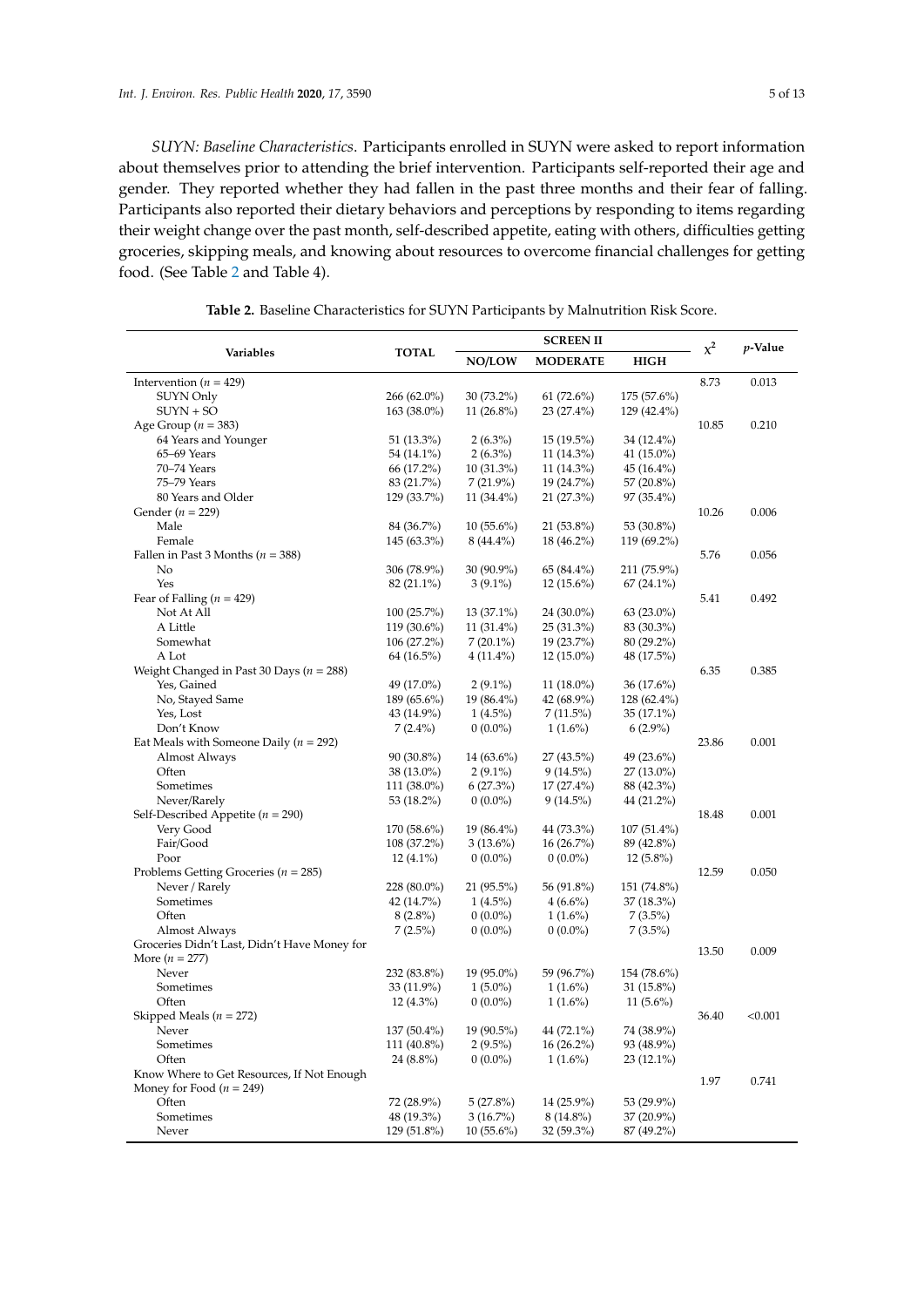*SUYN: Baseline Knowledge and Confidence*. Participants enrolled in SUYN were asked to report their knowledge and confidence specifically related to content presented in the brief intervention. Five knowledge-based items asked participants to self-report if they knew how much protein and fluid should be consumed daily, if they understood their nutrition risk and ways to improve it, and if they understood the importance of nutrition and muscular strength to prevent falls. Each of these items were asked on Likert-type scales ranging from 1 to 5, with higher responses indicating higher self-proclaimed knowledge. Six confidence-related items asked participants to self-report their ability to identify foods that are good sources of protein, identify recommended portion sizes, and identify ways to get healthy foods. They were also asked to report if they could list ways to increase fluid intake, read food labels, and set healthy eating goals. Each of these items were asked on Likert-type scales ranging from 1 to 4, with higher responses indicating higher self-proclaimed confidence. All knowledge- and confidence-related items were analyzed continuously to improve interpretations based on the number of response categories (See Table [3\)](#page-5-0).

<span id="page-5-0"></span>

| <b>Variables</b>                                                 | <b>TOTAL</b> |                      | <b>SCREENII</b> |                      |                 |                      |                  |                      |      |            |
|------------------------------------------------------------------|--------------|----------------------|-----------------|----------------------|-----------------|----------------------|------------------|----------------------|------|------------|
|                                                                  |              |                      | NO/LOW          |                      | <b>MODERATE</b> |                      | <b>HIGH</b>      |                      |      | $p$ -Value |
|                                                                  | n            | Mean<br>(SD)         | n               | Mean<br>(SD)         | n               | Mean<br>(SD)         | $\boldsymbol{n}$ | Mean<br>(SD)         |      |            |
| Knowledge                                                        |              |                      |                 |                      |                 |                      |                  |                      |      |            |
| Know How Much Protein I Should<br>Consume Daily to Meet Needs    | 262          | 3.33<br>$(\pm 1.14)$ | 20              | 4.15<br>$(\pm 1.04)$ | 61              | 3.54<br>$(\pm 1.09)$ | 181              | 3.17<br>$(\pm 1.12)$ | 8.46 | < 0.001    |
| Know How Much Fluid I Should<br>Consume Daily to Meet Needs      | 265          | 3.66<br>$(\pm 1.17)$ | 21              | 4.00<br>$(\pm 1.30)$ | 61              | 3.87<br>$(\pm 1.15)$ | 183              | 3.56<br>$(\pm 1.15)$ | 2.59 | 0.077      |
| Understand Nutrition Risk and Ways to<br>Improve It              | 267          | 3.89<br>$(\pm 1.03)$ | 21              | 4.38<br>$(\pm 0.97)$ | 58              | 4.14<br>$(\pm 1.08)$ | 188              | 3.76<br>$(\pm 0.99)$ | 5.92 | 0.003      |
| Understand the Importance of Nutrition<br>to Prevent Falls       | 264          | 3.65<br>$(\pm 1.10)$ | 21              | 4.38<br>$(\pm 0.97)$ | 60              | 3.83<br>$(\pm 1.11)$ | 183              | 3.51<br>$(\pm 1.07)$ | 7.33 | 0.001      |
| Understand the Importance of Muscle<br>Strength to Prevent Falls | 262          | 3.94<br>$(\pm 1.11)$ | 20              | 4.40<br>$(\pm 1.00)$ | 62              | 4.18<br>$(\pm 0.98)$ | 180              | 3.81<br>$(\pm 1.15)$ | 4.43 | 0.013      |
| Confidence                                                       |              |                      |                 |                      |                 |                      |                  |                      |      |            |
| Can Identify Foods That Are Good<br>Sources of Protein           | 280          | 3.93<br>$(\pm 1.06)$ | 21              | 4.48<br>$(\pm 0.81)$ | 62              | 4.05<br>$(\pm 1.29)$ | 197              | 3.83<br>$(\pm 0.98)$ | 4.11 | 0.017      |
| Can Identify Recommended Portion<br>Sizes for Different Foods    | 274          | 3.05<br>$(\pm 0.76)$ | 20              | 3.25<br>$(\pm 0.97)$ | 60              | 3.27<br>$(\pm 0.63)$ | 194              | 2.96<br>$(\pm 0.76)$ | 4.44 | 0.013      |
| Can Identify Ways to Get Healthy Foods                           | 275          | 3.16<br>$(\pm 0.73)$ | 20              | 3.30<br>$(\pm 0.92)$ | 61              | 3.36<br>$(\pm 0.52)$ | 194              | 3.08<br>$(\pm 0.75)$ | 4.05 | 0.019      |
| Can List Ways to Increase Fluid Intake                           | 261          | 3.70<br>$(\pm 1.09)$ | 20              | 3.85<br>$(\pm 1.23)$ | 61              | 3.97<br>$(\pm 0.95)$ | 180              | 3.59<br>$(\pm 1.10)$ | 2.93 | 0.055      |
| Can Read Food Labels                                             | 276          | 3.25<br>$(\pm 0.81)$ | 21              | 3.29<br>$(\pm 1.06)$ | 61              | 3.39<br>$(\pm 0.80)$ | 194              | 3.21<br>$(\pm 0.78)$ | 1.26 | 0.285      |
| Can Set a Healthy Eating Goal                                    | 268          | 3.12<br>$(\pm 0.70)$ | 21              | 3.48<br>$(\pm 0.93)$ | 61              | 3.25<br>$(\pm 0.70)$ | 186              | 3.03<br>$(\pm 0.65)$ | 5.39 | 0.005      |

**Table 3.** Knowledge and Confidence for SUYN Participants by Malnutrition Risk Score.

#### *2.4. Statistical Analyses*

All analyses were performed using SPSS version 25. Based on the naturalistic enrollment of participants in these interventions, common data elements were not collected uniformly from all study participants. A series of descriptive and bivariate analyses were executed based on the common data elements between the intervention condition (i.e., SUYN Only vs.  $SUNN + SO$ ). Descriptive statistics were performed, which were then compared by intervention conditions and nutrition risk scores at baseline. When describing SUYN Only vs. SUYN + SO, categorical variables were compared using chi-square tests and continuous variables were compared using independent sample *t*-tests and one-way ANOVA. Missing values were excluded case wise, and statistics were reported for non-missing data only.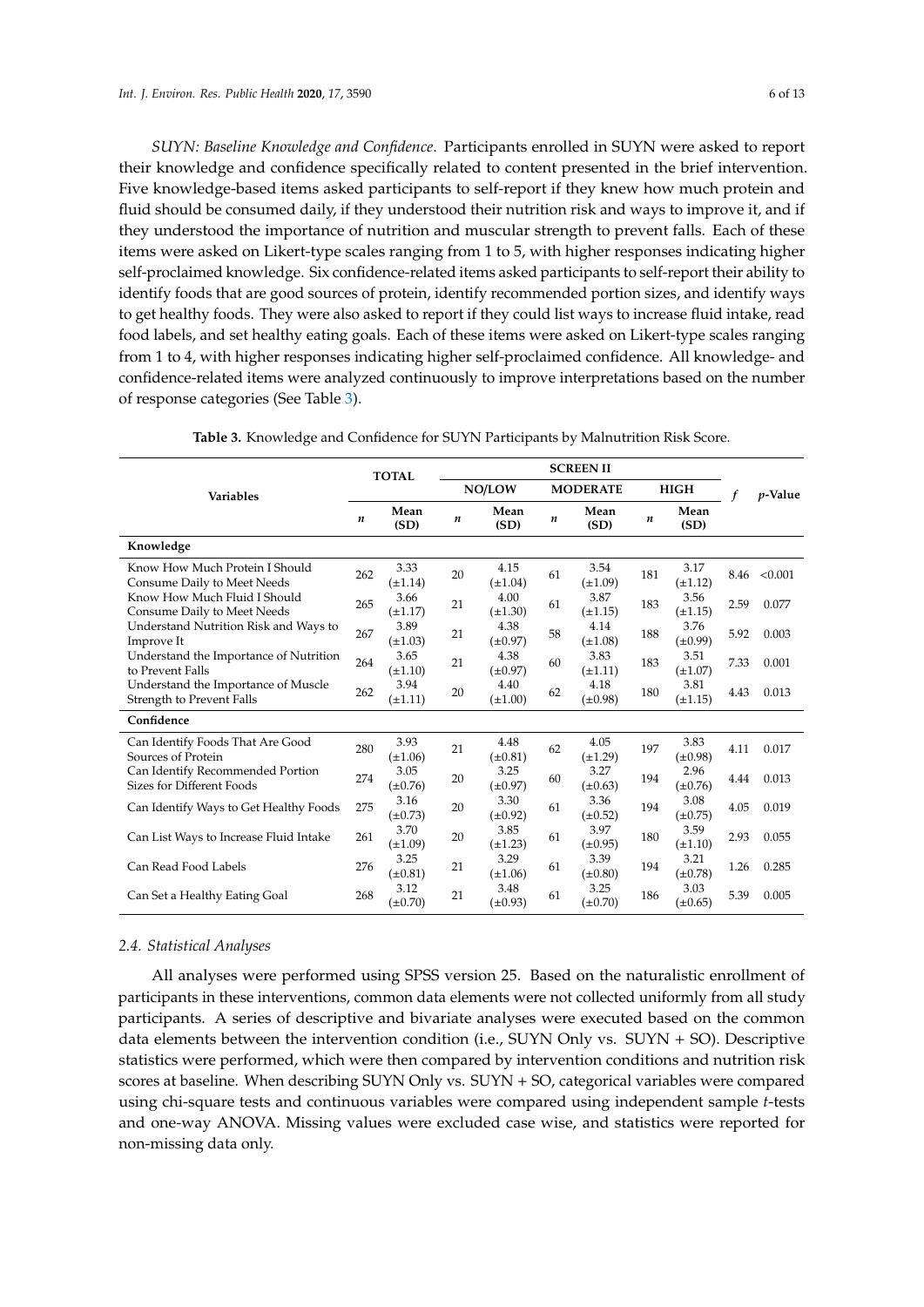### **3. Results**

#### *3.1. Baseline SUYN Characteristics by Malnutrition Risk and Dietary Behavior Factors*

A total of 62% of participants enrolled in SUYN Only, while another 38% enrolled in SUYN + SO. Among SUYN participants who also attended SO, the average time between interventions was 19.48 (±64.36) days [range from 0 days to 393 days]. The average age of SUYN participants was 74.71 (±11.45) years, with 33.7% being age 80 years or older. The majority of participants (63.3%) was female. Approximately 71% of SUYN participants scored at high malnutrition risk on the SCREEN II, followed by 19.6% scoring at moderate risk, and 9.6% scoring at no/low risk. About one-in-five (21.1%) SUYN participants reported a fall within the past three months, and 27.2% and 16.5% of participants reported being "somewhat" and "a lot" fearful of falling, respectively. Over half of participants (52.2%) reported never/rarely/sometimes eating meals with others daily, while 41.3% self-described their appetite as poor/fair/good, and 49.6% sometimes/often skipped meals. Twenty percent of participants reported sometimes/often/almost always having problems getting groceries, and 16.2% reported their groceries did not last and they did not have money to purchase more.

When comparing SUYN participant characteristics by malnutrition risk score, a significantly larger proportion of SUYN participants who also participated in SO scored at high malnutrition risk on the SCREEN II ( $\chi^2$  = 8.73,  $p$  = 0.013). A significantly larger proportion of females scored at high malnutrition risk ( $\chi^2$  = 10.26,  $p$  = 0.006). Larger proportions of those reporting high malnutrition risk also reported eating meals with others less regularly ( $\chi^2$  = 23.86,  $p$  = 0.001), a poorer appetite  $(χ² = 18.48, p = 0.001)$ , skipping meals more often ( $χ² = 36.40, p < 0.001$ ), and not having money to purchase more groceries when groceries did not last ( $\chi^2$  = 13.50,  $p$  = 0.009). (See Table [2\)](#page-4-0).

Generally, SUYN participants self-reported moderate to high knowledge and confidence about nutrition and fall prevention at baseline. Scores for the five knowledge items ranged from 3.33 (±1.14) to 3.94 (±1.11). On average, highest knowledge was reported for "understand the importance of muscle strength to prevent falls," while lowest knowledge was reported for "know how much protein I should consume daily to meet my needs." Scores for the seven confidence items ranged from 3.05 (±0.76) to 3.93 (±1.06). On average, highest confidence was reported for "can identify foods that are good sources of protein," while lowest confidence was reported for "can identify recommended portion sizes for different foods."

When comparing SUYN participant baseline knowledge and confidence by malnutrition risk score, participants with higher malnutrition risk scores consistently reported lower knowledge and confidence. On average, participants with higher malnutrition risk reported significantly lower knowledge on four of the five items (*p* < 0.05). Similarly, on average, participants with higher malnutrition risk reported significantly lower confidence on five of the seven items ( $p < 0.05$ ). Two of the four non-significantly different items (one for knowledge, one for confidence) surrounded fluid intake (i.e., "know how much fluid I should consume daily to meet my needs" and "can list ways to increase fluid intake") (See Table [3\)](#page-5-0).

#### *3.2. Baseline Malnutrition Risk for SUYN Participants by Study Condition*

Table [4](#page-7-0) compares baseline malnutrition risk for SUYN participants by whether they only attended SUYN or attended SUYN + SO. On average, SUYN + SO participants were over five years older than SUYN Only participants (t = −5.39, *p* < 0.001). A significantly larger proportion of SUYN + SO participants scored at high malnutrition risk compared to SUYN Only participants. A significant difference was also observed for fear of falling between the groups (i.e., a smaller proportion of SUYN + SO participants reported "not at all" and a larger proportion reported "somewhat" compared to SUYN Only participants) (See Table [4\)](#page-7-0).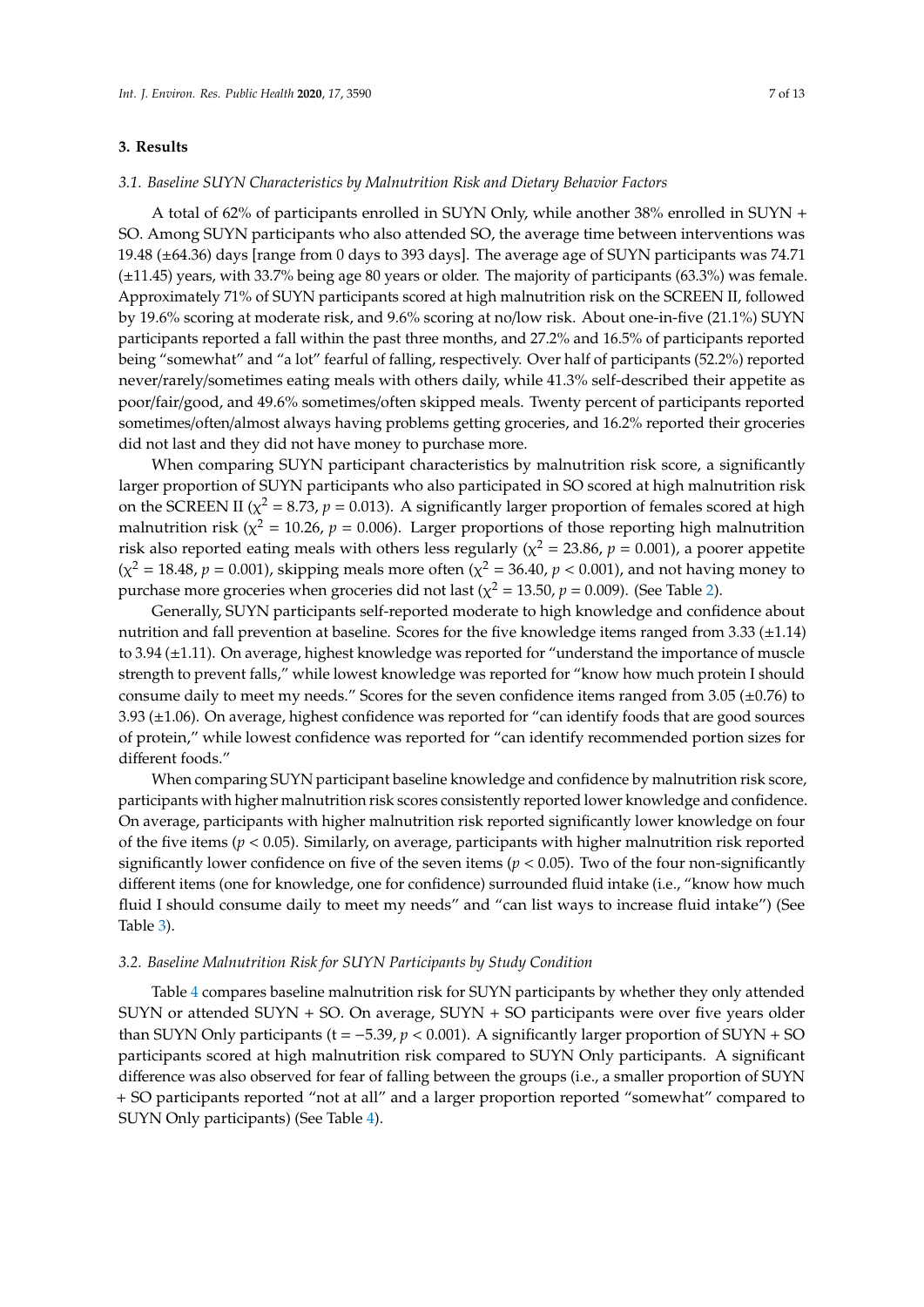<span id="page-7-0"></span>

| Variables                                         | <b>TOTAL</b>        | <b>SUYN ONLY</b>     | $Suyn + SO$        | t or $\chi^2$ | p-Value |
|---------------------------------------------------|---------------------|----------------------|--------------------|---------------|---------|
| Age Group ( $n = 428$ )                           | 74.71 $(\pm 11.45)$ | $72.50 (\pm 12.72)$  | 77.98 (±8.29)      | $-5.39$       | < 0.001 |
| 64 Years and Younger                              | 58 (13.6%)          | 51 (19.9%)           | $7(4.1\%)$         | 24.03         | < 0.001 |
| 65-69 Years                                       | 60 (14.0%)          | 37 (14.5%)           | $23(13.4\%)$       |               |         |
| 70-74 Years                                       | 70 (16.4%)          | 39 (15.2%)           | 31 (18.0%)         |               |         |
| 75-79 Years                                       | 91 (21.3%)          | 52 (20.3%)           | 39 (22.7%)         |               |         |
| 80 Years and Older                                | 149 (34.8%)         | 77 (30.1%)           | 72 (41.9%)         |               |         |
| Malnutrition Risk Score (Screen II) ( $n = 429$ ) | $44.11 (\pm 8.40)$  | $44.65 \ (\pm 8.55)$ | 43.21 $(\pm 8.10)$ | 1.75          | 0.081   |
| No/Low                                            | 41 $(9.6\%)$        | $30(11.3\%)$         | 11 $(6.7\%)$       | 8.73          | 0.013   |
| Moderate                                          | 84 (19.6%)          | $61(22.9\%)$         | $23(14.1\%)$       |               |         |
| High                                              | 304 (70.9%)         | 175 (65.8%)          | 129 (79.1%)        |               |         |
| Fallen in Past 3 Months ( $n = 431$ )             |                     |                      |                    | 1.46          | 0.228   |
| N <sub>0</sub>                                    | 342 (79.4%)         | 216 (81.2%)          | $126(76.4\%)$      |               |         |
| Yes                                               | 89 (20.6%)          | 50 (18.8%)           | 39 (23.6%)         |               |         |
| Fear of Falling ( $n = 429$ )                     |                     |                      |                    | 13.65         | 0.003   |
| Not At All                                        | 111 (25.9%)         | 81 (30.5%)           | $30(18.4\%)$       |               |         |
| A Little                                          | 132 (30.8%)         | 82 (30.8%)           | 50 (30.7%)         |               |         |
| Somewhat                                          | 117 (27.3%)         | 58 (21.8%)           | 59 (36.2%)         |               |         |
| A Lot                                             | $69(16.1\%)$        | 45 (16.9%)           | 24 (14.7%)         |               |         |
| Weight Changed in Past 30 Days ( $n = 324$ )      |                     |                      |                    | 2.42          | 0.490   |
| Yes, Gained                                       | 56 (17.3%)          | 35 (19.9%)           | 21 (14.2%)         |               |         |
| No, Stayed Same                                   | 211 (65.1%)         | 112 (63.6%)          | 99 (66.9%)         |               |         |
| Yes, Lost                                         | 49 (15.1%)          | 24 (13.6%)           | 25 (16.9%)         |               |         |
| Don't Know                                        | $8(2.5\%)$          | $5(2.8\%)$           | $3(2.0\%)$         |               |         |
| Eat Meals with Someone Daily ( $n = 329$ )        |                     |                      |                    | 4.25          | 0.236   |
| Almost Always                                     | 103 (31.3%)         | $63(35.0\%)$         | 40 $(26.8\%)$      |               |         |
| Often                                             | 45 (13.7%)          | 27 (15.0%)           | 18 (12.1%)         |               |         |
| Sometimes                                         | 126 (38.3%)         | $64(35.6\%)$         | 62 $(41.6\%)$      |               |         |
| Never/Rarely                                      | 55 (16.7%)          | 26 (14.4%)           | 29 (19.5%)         |               |         |
| Self-Described Appetite ( $n = 327$ )             |                     |                      |                    | 3.02          | 0.221   |
| Very Good                                         | 194 (59.3%)         | 106 (59.9%)          | 88 (58.7%)         |               |         |
| Fair/Good                                         | 120 (36.7%)         | 67 (37.9%)           | 53 (35.3%)         |               |         |
| Poor                                              | $13(4.0\%)$         | $4(2.3\%)$           | $9(6.0\%)$         |               |         |
| Problems Getting Groceries ( $n = 321$ )          |                     |                      |                    | 0.33          | 0.954   |
| Never/Rarely                                      | 256 (79.8%)         | 141 (80.1%)          | $115(79.3\%)$      |               |         |
| Sometimes                                         | 49 (15.3%)          | 26 (14.8%)           | 23 (15.9%)         |               |         |
| Often                                             | $8(2.5\%)$          | $4(2.3\%)$           | $4(2.8\%)$         |               |         |
| Almost Always                                     | $8(2.5\%)$          | $5(2.8\%)$           | $3(2.1\%)$         |               |         |
| Groceries Didn't Last,                            |                     |                      |                    | 2.09          | 0.351   |
| Didn't Have Money for More ( $n = 312$ )          |                     |                      |                    |               |         |
| Never                                             | 260 (83.3%)         | 137 (80.6%)          | 123 (86.6%)        |               |         |
| Sometimes                                         | 40 (12.8%)          | 25 (14.7%)           | $15(10.6\%)$       |               |         |
| Often                                             | $12(3.8\%)$         | $8(4.7\%)$           | $4(2.8\%)$         |               |         |
| Skipped Meals ( $n = 305$ )                       |                     |                      |                    | 3.36          | 0.186   |
| Never                                             | 153 (50.2%)         | 92 (54.8%)           | 61 (44.5%)         |               |         |
| Sometimes                                         | 128 (42.0%)         | 63 (37.5%)           | 65 (47.4%)         |               |         |
| Often                                             | 24 (7.9%)           | 13 (7.7%)            | 11 $(8.0\%)$       |               |         |
| Know Where to Get Resources,                      |                     |                      |                    | 4.91          | 0.086   |
| If Not Enough Money for Food ( $n = 275$ )        |                     |                      |                    |               |         |
| Often                                             | 84 (30.5%)          | 50 (32.3%)           | 34 (28.3%)         |               |         |
| Sometimes                                         | 52 (18.9%)          | 35 (22.6%)           | $17(14.2\%)$       |               |         |
| Never                                             | 139 (50.5%)         | 70 (45.2%)           | 69 (57.5%)         |               |         |

**Table 4.** Baseline Characteristics for SUYN Participants by Study Condition.

## **4. Discussion**

This study described the SUYN brief intervention for identifying malnutrition risk among community-based older adults. The screening element at the beginning of the intervention showed promise as a necessary first step to identify older adults with malnutrition risk, who may otherwise not be screened in the community. In the US, malnutrition screenings are typically provided to older adults who present at the clinical setting, but they are rarely performed in community settings [\[58\]](#page-12-4). While SUYN may reach some of this vulnerable population, it also serves older adults not necessarily reached by these settings and services. Therefore, SUYN can help identify malnutrition risk that may otherwise go undetected within the evidence-based program movement in the US.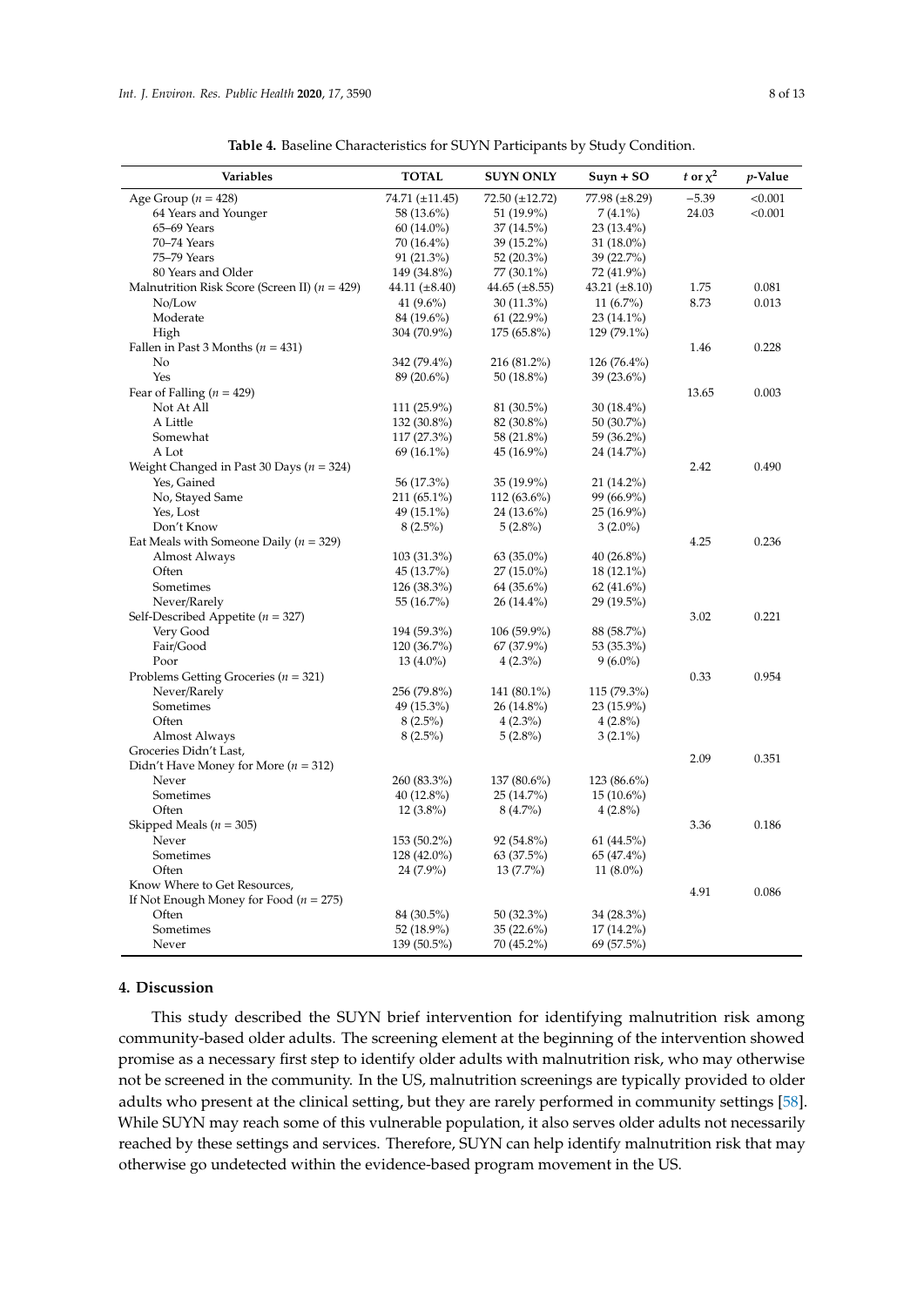Conversely, because SUYN is delivered to older adults in community-based settings, recruitment is not limited to individuals with documented malnutrition or fall-related risk or fear. To assess the potential impact of SUYN on health outcomes, including falls in future studies, more purposive targeting is warranted to recruit and engage more at-risk participants with fear of falling or malnutrition risk.

As a stand-alone brief intervention, SUYN shows promise in the evidence-based program movement by linking participants who had lower knowledge about nutrition and fall prevention, higher malnutrition risk, and greater fear of falling to subsequent SO fall prevention workshops. As a Session Zero, SUYN also provided additional information about the purpose, content, and expectations of SO [\[45\]](#page-11-9), which may have highlighted the value and importance for these at-risk participants to engage in subsequent SO workshops.

Results revealed that participants with poor nutrition knowledge had higher malnutrition risk. This finding has been reported in previous studies. For example, Kikafunda and Lukwago [\[59\]](#page-12-5) suggested that low nutritional knowledge played a role in the poor nutritional health status of older participants. In their qualitative study, Koo and colleagues [\[60\]](#page-12-6) also reported that lack of nutritional knowledge and simply not knowing one's poor nutritional status may have contributed to older adult malnutrition. Alternatively, in Turconi et al.'s study [\[61\]](#page-12-7), even though the majority of their independent older adults had good nutritional knowledge, only about 30% adopted a healthy diet. While increasing education may not directly lead to healthy behaviors, this finding reiterates the importance of education as a modifiable risk factor for malnutrition.

Senior nutrition programs implemented by the Older Americans Act are required to provide nutrition education [\[61\]](#page-12-7); SUYN could be offered as a single class, or its content can be broken down and delivered across several shorter sessions. It can be delivered in groups or in one-on-one settings with more vulnerable populations (e.g., in-home, residential facilities). Evidence-based program leaders, community health workers, healthcare professionals, and volunteers can be trained to deliver SUYN and administer malnutrition screening to their older adult clients, which has the potential to greatly expand malnutrition screening in community settings. While this community-based dissemination demonstration only utilized the in-person SUYN training, the training has since been translated for online delivery to expand the training's access and reach nationwide. Despite the preferred training format, receiving SUYN training can enable those who work with older adults to use the information in versatile ways and contexts within their regular workflow. Such contexts can vary broadly from a group presentation in a faith-based organization to a one-on-one intervention to a homebound older adult (e.g., formally or informally deliver SUYN content by lay health workers such as Meals on Wheels volunteers or community health workers) [\[62,](#page-12-8)[63\]](#page-12-9).

The SUYN brief intervention was designed to address malnutrition and fall-related risk and was examined in the context of subsequently enrolling in and attending an evidence-based fall prevention program (i.e., SO) for this study. However, SUYN's content could also apply to other evidence-based programs related to physical activity and chronic disease self-management education (CDSME). Currently, many CDSME programs that emphasize the importance of nutrition neither screen for nor address malnutrition and dehydration [\[38\]](#page-11-17). Future efforts should consider linking SUYN to a variety of evidence-based programs for falls, disease self-management, physical activity, and other topics.

Despite the benefits seen in this study, some limitations are worth noting. First, this pragmatic trial used a naturalistic dissemination of SUYN and SO in one state and may not be generalized to other states. Second, all data were self-reported, which may have introduced reporting or recall bias. Additional potentially important variables and descriptors associated with older adult risk for malnutrition and falls may not have been collected (e.g., number of chronic conditions, race/ethnicity, income), which may hinder interpretation of findings. Further, the malnutrition risk assessment and associated knowledge and confidence screeners used in this study are not generally deployed within the general public, which makes it difficult to generalize or compare aspects of this sample to other older adult populations. Third, while protein and fluid consumption were the focus of the educational elements of SUYN because of their relationships to falls among older adults, this brief intervention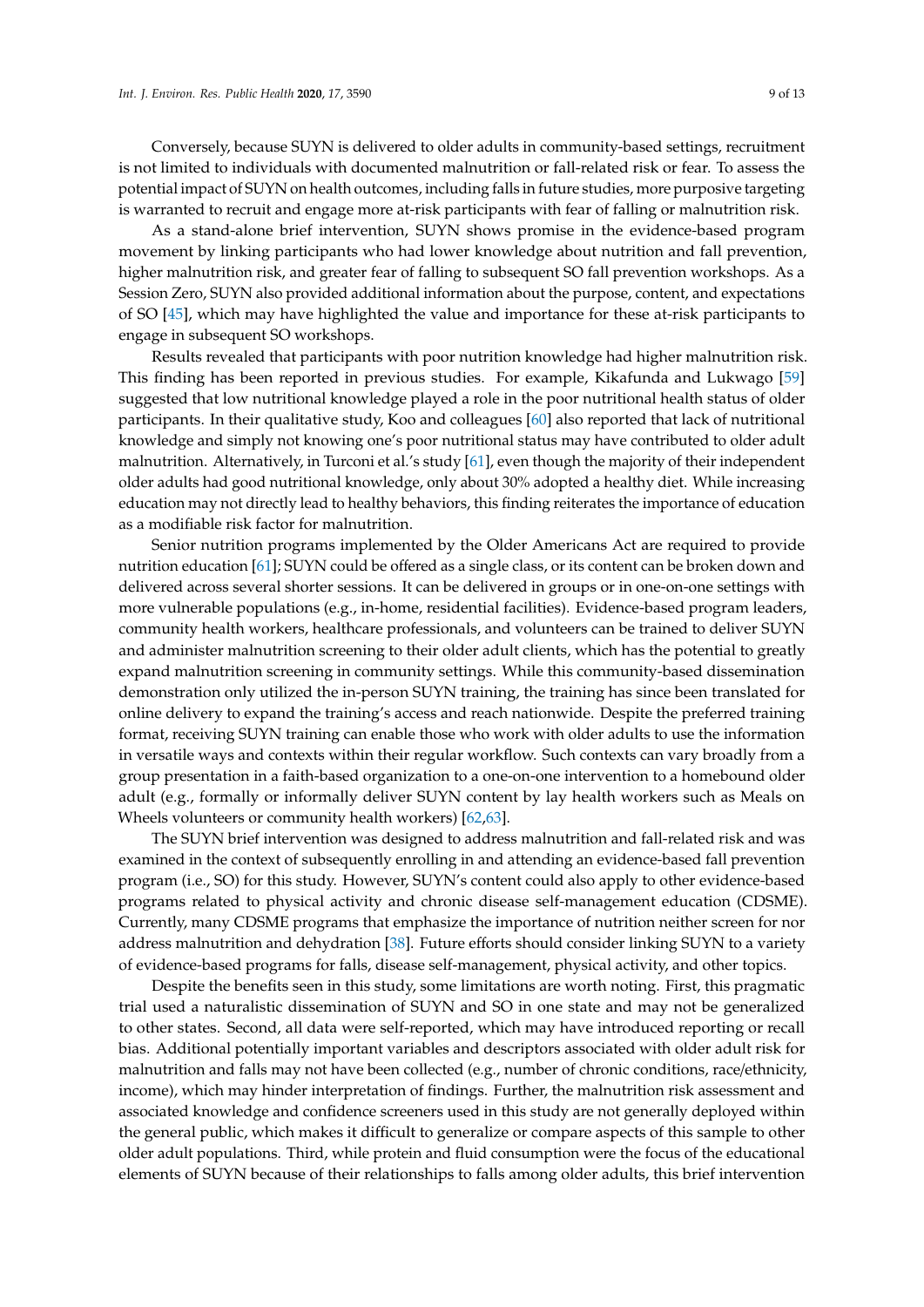did not address all aspects of malnutrition such as vitamins and minerals needed at varying life stages (e.g., calcium for bone health). Future efforts may consider expanding SUYN to become a multi-session stand-alone workshop that more comprehensively addresses malnutrition among older adults. Further, the dissemination of this program was limited to one state because of the in-person delivery infrastructure; therefore, efforts are needed to expand the SUYN training infrastructure and use complementary delivery modes (e.g., online workshops) to directly reach the older adults.

# **5. Conclusions**

This study described the SUYN brief intervention, identified participant characteristics associated with malnutrition risk, and identified participant characteristics associated with subsequent participation in SO. Overall, SUYN was a successful community-based brief intervention to identify baseline malnutrition risk, which may have otherwise gone unrecognized and unaddressed. Brief interventions have a role in the evidence-based movement to introduce older adults in informative sessions and link the most at-risk participants to subsequent falls prevention workshops.

**Author Contributions:** Conceptualization, S.L., L.A.E., J.R.S.; Methodology, M.L.S.; Formal analysis, M.L.S.; Writing—original draft preparation, C.D.B., M.L.S.; Writing—review and editing, M.L.S., C.D.B., S.L., L.A.E., J.R.S.; Project administration, S.L., L.A.E.; Funding acquisition, J.R.S. All authors have read and agreed to the published version of the manuscript.

**Funding:** Funding for this Maryland's Innovations in Nutrition Programs and Services Project was provided by the Administration for Community Living to the Maryland Department of Aging (Grant #90INNU0002). Funding for the initial curriculum development was provided by Abbott Nutrition. Findings from this study do not officially represent those of the funders.

**Acknowledgments:** *Stepping Up Your Nutrition* (SUYN) received the 2017 Innovative Program Award from the International Council on Active Aging (ICAA) and the 2018 Aging Innovations Award from the National Association of Area Agencies on Aging (n4a). More detailed information about SUYN can be found at [www.](www.SteppingUpYourNutrition.com) [SteppingUpYourNutrition.com.](www.SteppingUpYourNutrition.com) The authors would like to thank the efforts of Karla Beardsley, Pamela Toomey, and Felicia Skinner for their feedback and efforts throughout this project.

**Conflicts of Interest:** The authors declare no conflicts of interest. The funders had no role in the design of the study; in the collection, analyses, or interpretation of data; in the writing of the manuscript; or in the decision to publish the results.

## **References**

- <span id="page-9-0"></span>1. Kaiser, M.J.; Bauer, J.M.; Rämsch, C.; Uter, W.; Guigoz, Y.; Cederholm, T.; Thomas, D.R.; Anthony, P.S.; Charlton, K.E.; Maggio, M.; et al. Mini nutritional assessment international group. Frequency of malnutrition in older adults: A multinational perspective using the mini nutritional assessment. *J. Am. Geriatr. Soc.* **2010**, *58*, 1734–1738. [\[CrossRef\]](http://dx.doi.org/10.1111/j.1532-5415.2010.03016.x) [\[PubMed\]](http://www.ncbi.nlm.nih.gov/pubmed/20863332)
- <span id="page-9-1"></span>2. Avalere Health LLC, Academy of Nutrition and Dietitics. *Dialogue Proceedings: Advancing Patient-Centered Malnutrition Care Transitions*; Avalere Health LLC: Washington, DC, USA, 2008.
- <span id="page-9-2"></span>3. Elia, M. Defining, recognizing, and reporting malnutrition. *Int. J. Low. Extrem. Wounds* **2017**, *16*, 230–237. [\[CrossRef\]](http://dx.doi.org/10.1177/1534734617733902) [\[PubMed\]](http://www.ncbi.nlm.nih.gov/pubmed/29145755)
- <span id="page-9-3"></span>4. White, J.V.; Guenter, P.; Jensen, G.; Malone, A.; Schofield, M.; Academy Malnutrition Work Group; ASPEN Malnutrition Task Force; ASPEN Board of Directors. Consensus statement: Academy of nutrition and dietetics and american society for parenteral and enteral nutrition: Characteristics recommended for the identification and documentation of adult malnutrition (Undernutrition). *JPEN J. Parenter. Enter. Nutr.* **2012**, *36*, 275–283. [\[CrossRef\]](http://dx.doi.org/10.1177/0148607112440285) [\[PubMed\]](http://www.ncbi.nlm.nih.gov/pubmed/22535923)
- <span id="page-9-4"></span>5. Kiesswetter, E.; Sieber, C.C.; Volkert, D. Protein intake in older people: Why, how much and how? *Z. Gerontol. Geriatr.* **2020**. [\[CrossRef\]](http://dx.doi.org/10.1007/s00391-020-01723-4) [\[PubMed\]](http://www.ncbi.nlm.nih.gov/pubmed/32291569)
- 6. Janssen, H.C.; Samson, M.M.; Verhaar, H.J. Vitamin D deficiency, muscle function, and falls in elderly people. *Am. J. Clin. Nutr.* **2002**, *75*, 611–615. [\[CrossRef\]](http://dx.doi.org/10.1093/ajcn/75.4.611) [\[PubMed\]](http://www.ncbi.nlm.nih.gov/pubmed/11916748)
- 7. Miller, H.J. Dehydration in the older adult. *J. Gerontol. Nurs.* **2015**, *41*, 8–13. [\[CrossRef\]](http://dx.doi.org/10.3928/00989134-20150814-02) [\[PubMed\]](http://www.ncbi.nlm.nih.gov/pubmed/26375144)
- 8. Gardner, M.M. Exercise in preventing falls and fall related injuries in older people: A review of randomised controlled trials. *Br. J. Sports Med.* **2000**, *34*, 7–17. [\[CrossRef\]](http://dx.doi.org/10.1136/bjsm.34.1.7)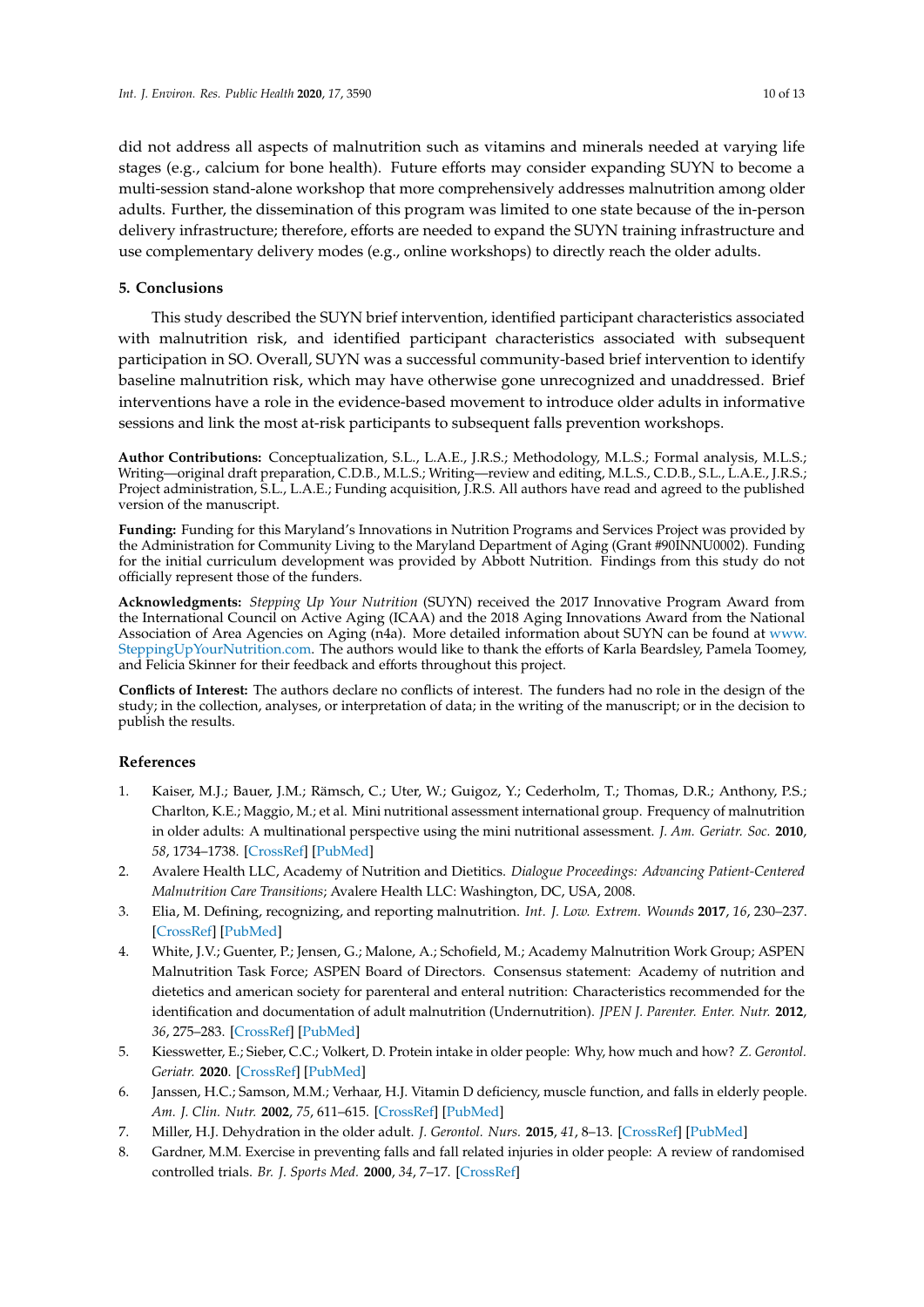- 9. Moreland, J.D.; Richardson, J.A.; Goldsmith, C.H.; Clase, C.M. Muscle weakness and falls in older adults: A systematic review and meta-analysis: Muscle weakness and falls in older adults. *J. Am. Geriatr. Soc.* **2004**, *52*, 1121–1129. [\[CrossRef\]](http://dx.doi.org/10.1111/j.1532-5415.2004.52310.x)
- 10. Nash, L.; Bergin, N. Nutritional strategies to reduce falls risk in older people. *Nurs. Older People* **2018**, *30*, 20–24. [\[CrossRef\]](http://dx.doi.org/10.7748/nop.2018.e1016)
- <span id="page-10-0"></span>11. Sandoval-Insausti, H.; Pérez-Tasigchana, R.F.; López-García, E.; García-Esquinas, E.; Rodríguez-Artalejo, F.; Guallar-Castillón, P. Macronutrients intake and incident frailty in older adults: A prospective cohort study. *J. Gerontol. A Biol. Sci. Med. Sci.* **2016**, *71*, 1329–1334. [\[CrossRef\]](http://dx.doi.org/10.1093/gerona/glw033)
- <span id="page-10-1"></span>12. Tucker, K. Nutrition concerns for aging populations. In *Providing Healthy and Safe Foods as We Age: Workshop Summary*; National Academies Press: Washington, DC, USA, 2010.
- <span id="page-10-2"></span>13. Siddique, N.; O'Donoghue, M.; Casey, M.C.; Walsh, J.B. Malnutrition in the elderly and its effects on bone health—A review. *Clin. Nutr. ESPEN* **2017**, *21*, 31–39. [\[CrossRef\]](http://dx.doi.org/10.1016/j.clnesp.2017.06.001) [\[PubMed\]](http://www.ncbi.nlm.nih.gov/pubmed/30014867)
- <span id="page-10-3"></span>14. Fraser, A.M. Malnutrition in older adults in the united states. In *Handbook of Famine, Starvation, and Nutrient Deprivation*; Preedy, V., Patel, V.B., Eds.; Springer International Publishing: Cham, Switzerland, 2018; pp. 1–20. [\[CrossRef\]](http://dx.doi.org/10.1007/978-3-319-40007-5_87-1)
- <span id="page-10-4"></span>15. Evans, C. Malnutrition in the elderly: A multifactorial failure to thrive. *Perm. J.* **2005**, *9*, 38. [\[CrossRef\]](http://dx.doi.org/10.7812/TPP/05-056) [\[PubMed\]](http://www.ncbi.nlm.nih.gov/pubmed/22811627)
- <span id="page-10-5"></span>16. Leslie, W.; Hankey, C. Aging, nutritional status and health. *Healthcare* **2015**, *3*, 648–658. [\[CrossRef\]](http://dx.doi.org/10.3390/healthcare3030648) [\[PubMed\]](http://www.ncbi.nlm.nih.gov/pubmed/27417787)
- <span id="page-10-6"></span>17. National Institute on Aging. Prevent Falls and Fractures. Available online: https://[www.nia.nih.gov](https://www.nia.nih.gov/health/prevent-falls-and-fractures)/health/ [prevent-falls-and-fractures](https://www.nia.nih.gov/health/prevent-falls-and-fractures) (accessed on 24 February 2020).
- 18. Bergen, G. Falls and fall injuries among adults aged 65 years—United States, 2014. *Morb. Mortal. Wkly. Rep.* **2016**, *65*, 993–998. [\[CrossRef\]](http://dx.doi.org/10.15585/mmwr.mm6537a2)
- 19. Houston, D.K.; Nicklas, B.J.; Ding, J.; Harris, T.B.; Tylavsky, F.A.; Newman, A.B.; Lee, J.S.; Sahyoun, N.R.; Visser, M.; Kritchevsky, S.B.; et al. Dietary protein intake is associated with lean mass change in older, community-dwelling adults: The health, aging, and body composition (health ABC) study. *Am. J. Clin. Nutr.* **2008**, *87*, 150–155. [\[CrossRef\]](http://dx.doi.org/10.1093/ajcn/87.1.150)
- <span id="page-10-7"></span>20. Deer, R.R.; Volpi, E. Protein intake and muscle function in older adults. *Curr. Opin. Clin. Nutr. Metab. Care* **2015**, *18*, 248–253. [\[CrossRef\]](http://dx.doi.org/10.1097/MCO.0000000000000162)
- <span id="page-10-8"></span>21. Mayo Clinic. Dizziness. Available online: https://[www.mayoclinic.org](https://www.mayoclinic.org/diseases-conditions/dizziness/symptoms-causes/syc-20371787)/diseases-conditions/dizziness/ [symptoms-causes](https://www.mayoclinic.org/diseases-conditions/dizziness/symptoms-causes/syc-20371787)/syc-20371787 (accessed on 24 February 2020).
- <span id="page-10-9"></span>22. Soriano, T. Falls in the community-dwelling older adult: A review for primary-care providers. *Clin. Interv. Aging* **2008**, *2*, 545–553. [\[CrossRef\]](http://dx.doi.org/10.2147/CIA.S1080)
- <span id="page-10-10"></span>23. Mangels, A.R. CE: Malnutrition in older adults. *AJN Am. J. Nurs.* **2018**, *118*, 34–41. [\[CrossRef\]](http://dx.doi.org/10.1097/01.NAJ.0000530915.26091.be)
- <span id="page-10-11"></span>24. Hooper, L.; Bunn, D.; Jimoh, F.O.; Fairweather-Tait, S.J. Water-loss dehydration and aging. *Mech. Ageing Dev.* **2014**, *136–137*, 50–58. [\[CrossRef\]](http://dx.doi.org/10.1016/j.mad.2013.11.009)
- <span id="page-10-12"></span>25. Nowson, C.; O'Connell, S. Protein requirements and recommendations for older people: A review. *Nutrients* **2015**, *7*, 6874–6899. [\[CrossRef\]](http://dx.doi.org/10.3390/nu7085311)
- <span id="page-10-13"></span>26. Mentes, J.C.; Gaspar, P.M. Hydration management. *J. Gerontol. Nurs.* **2020**, *46*, 19–30. [\[CrossRef\]](http://dx.doi.org/10.3928/00989134-20200108-03) [\[PubMed\]](http://www.ncbi.nlm.nih.gov/pubmed/31978236)
- <span id="page-10-14"></span>27. Foldvari, M.; Clark, M.; Laviolette, L.C.; Bernstein, M.A.; Kaliton, D.; Castaneda, C.; Pu, C.T.; Hausdorff, J.M.; Fielding, R.A.; Singh, M.A.F. Association of muscle power with functional status in community-dwelling elderly women. *J. Gerontol. A Biol. Sci. Med. Sci.* **2000**, *55*, M192–M199. [\[CrossRef\]](http://dx.doi.org/10.1093/gerona/55.4.M192) [\[PubMed\]](http://www.ncbi.nlm.nih.gov/pubmed/10811148)
- <span id="page-10-15"></span>28. Mayo Clinic. Senior health: How to Prevent and Detect Malnutrition. Available online: [https:](https://www.mayoclinic.org/healthy-lifestyle/caregivers/in-depth/senior-health/art-20044699) //[www.mayoclinic.org](https://www.mayoclinic.org/healthy-lifestyle/caregivers/in-depth/senior-health/art-20044699)/healthy-lifestyle/caregivers/in-depth/senior-health/art-20044699 (accessed on 26 February 2020).
- <span id="page-10-16"></span>29. Quandt, S.A.; Chen, H.; Bell, R.A.; Savoca, M.R.; Anderson, A.M.; Leng, X.; Kohrman, T.; Gilbert, G.H.; Arcury, T.A. Food avoidance and food modification practices of older rural adults: Association with oral health status and implications for service provision. *Gerontologist* **2010**, *50*, 100–111. [\[CrossRef\]](http://dx.doi.org/10.1093/geront/gnp096) [\[PubMed\]](http://www.ncbi.nlm.nih.gov/pubmed/19574543)
- <span id="page-10-17"></span>30. Pilgrim, A.L.; Robinson, S.M.; Sayer, A.A.; Roberts, H.C. An overview of appetite decline in older people. *Nurs. Older People* **2015**, *27*, 29–35. [\[CrossRef\]](http://dx.doi.org/10.7748/nop.27.5.29.e697) [\[PubMed\]](http://www.ncbi.nlm.nih.gov/pubmed/26018489)
- <span id="page-10-18"></span>31. Kenney, W.L.; Chiu, P. Influence of age on thirst and fluid intake. *Med. Sci. Sports Exerc.* **2001**, *33*, 1524–1532. [\[CrossRef\]](http://dx.doi.org/10.1097/00005768-200109000-00016) [\[PubMed\]](http://www.ncbi.nlm.nih.gov/pubmed/11528342)
- <span id="page-10-19"></span>32. Boyce, J.M. Effects of ageing on smell and taste. *Postgrad. Med. J.* **2006**, *82*, 239–241. [\[CrossRef\]](http://dx.doi.org/10.1136/pgmj.2005.039453) [\[PubMed\]](http://www.ncbi.nlm.nih.gov/pubmed/16597809)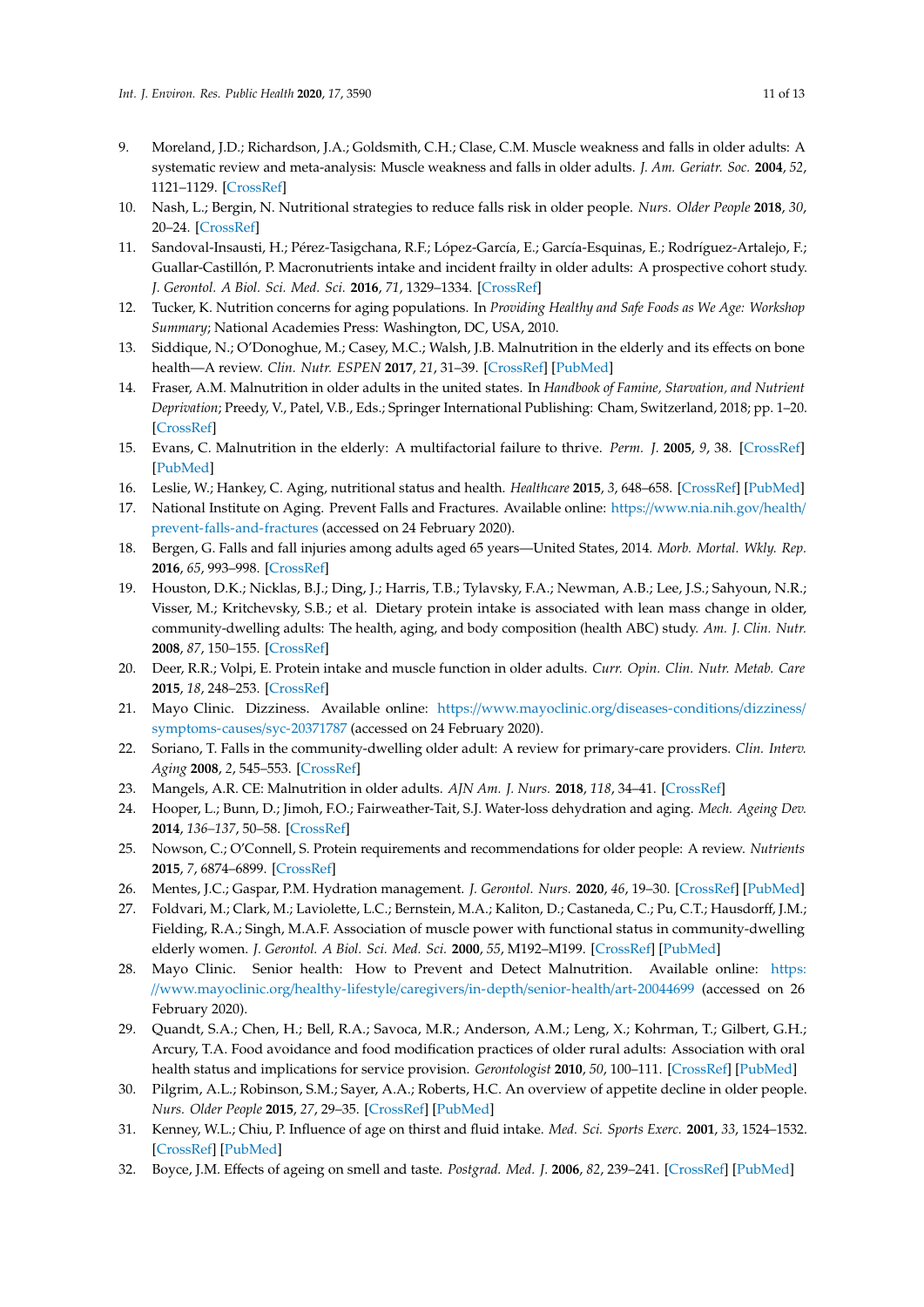- <span id="page-11-0"></span>33. Malafarina, V.; Uriz-Otano, F.; Gil-Guerrero, L.; Iniesta, R. The anorexia of ageing: Physiopathology, prevalence, associated comorbidity and mortality. A systematic review. *Maturitas* **2013**, *74*, 293–302. [\[CrossRef\]](http://dx.doi.org/10.1016/j.maturitas.2013.01.016)
- <span id="page-11-1"></span>34. Easterling, C.S.; Robbins, E. Dementia and dysphagia. *Geriatr. Nur.* **2008**, *29*, 275–285. [\[CrossRef\]](http://dx.doi.org/10.1016/j.gerinurse.2007.10.015)
- 35. Shaw, L.; Cook, G. Hydration practices for high-quality dementia care. *Nurs. Resid. Care* **2017**, *19*, 620–624. [\[CrossRef\]](http://dx.doi.org/10.12968/nrec.2017.19.11.620)
- <span id="page-11-2"></span>36. Aselage, M.B. Measuring mealtime difficulties: Eating, feeding and meal behaviours in older adults with dementia. *J. Clin. Nurs.* **2010**, *19*, 621–631. [\[CrossRef\]](http://dx.doi.org/10.1111/j.1365-2702.2009.03129.x)
- <span id="page-11-3"></span>37. Starr, K.N.P.; McDonald, S.R.; Bales, C.W. Nutritional vulnerability in older adults: A continuum of concerns. *Curr. Nutr. Rep.* **2015**, *4*, 176–184. [\[CrossRef\]](http://dx.doi.org/10.1007/s13668-015-0118-6) [\[PubMed\]](http://www.ncbi.nlm.nih.gov/pubmed/26042189)
- <span id="page-11-17"></span>38. Huang, D.L.; Rosenberg, D.E.; Simonovich, S.D.; Belza, B. Food access patterns and barriers among midlife and older adults with mobility disabilities. *J. Aging Res.* **2012**, *2012*, 1–8. [\[CrossRef\]](http://dx.doi.org/10.1155/2012/231489) [\[PubMed\]](http://www.ncbi.nlm.nih.gov/pubmed/23056944)
- 39. Shim, J.E.; Hwang, J.-Y.; Kim, K. Objective and perceived food environment and household economic resources related to food insecurity in older adults living alone in rural areas. *BMC Geriatr.* **2019**, *19*, 234. [\[CrossRef\]](http://dx.doi.org/10.1186/s12877-019-1231-y) [\[PubMed\]](http://www.ncbi.nlm.nih.gov/pubmed/31455243)
- <span id="page-11-4"></span>40. Conklin, A.I.; Maguire, E.R.; Monsivais, P. Economic determinants of diet in older adults: Systematic review. *J. Epidemiol. Community Health* **2013**, *67*, 721–727. [\[CrossRef\]](http://dx.doi.org/10.1136/jech-2013-202513)
- <span id="page-11-5"></span>41. National Council on Aging. Title IIID Highest Tier EBPs February 2020. Available online: [https:](https://d2mkcg26uvg1cz.cloudfront.net/wp-content/uploads/Title-IIID-Highest-Tier-EBPs-February2020.pdf) //d2mkcg26uvg1cz.cloudfront.net/wp-content/uploads/[Title-IIID-Highest-Tier-EBPs-February2020.pdf](https://d2mkcg26uvg1cz.cloudfront.net/wp-content/uploads/Title-IIID-Highest-Tier-EBPs-February2020.pdf) (accessed on 12 March 2020).
- <span id="page-11-6"></span>42. National Council on Aging. Evidence-Based Falls Prevention Programs. Available online: [https:](https://www.ncoa.org/healthy-aging/falls-prevention/falls-prevention-programs-for-older-adults-2/) //www.ncoa.org/healthy-aging/falls-prevention/[falls-prevention-programs-for-older-adults-2](https://www.ncoa.org/healthy-aging/falls-prevention/falls-prevention-programs-for-older-adults-2/)/ (accessed on 24 February 2020).
- <span id="page-11-7"></span>43. Young, K.; Bunn, F.; Trivedi, D.; Dickinson, A. Nutritional education for community dwelling older people: A systematic review of randomised controlled trials. *Int. J. Nurs. Stud.* **2011**, *48*, 751–780. [\[CrossRef\]](http://dx.doi.org/10.1016/j.ijnurstu.2011.03.007)
- <span id="page-11-8"></span>44. Cate, D.; Ettema, R.G.A.; Huisman-de Waal, G.; Bell, J.J.; Verbrugge, R.; Schoonhoven, L.; Schuurmans, M.J.; On behalf of the Basic Care Revisited Group (BCR); Zwakhalen, S.; Vermeulen, H.; et al. Interventions to prevent and treat malnutrition in older adults to be carried out by nurses: A systematic review. *J. Clin. Nurs.* **2020**, *29*, 1883–1902. [\[CrossRef\]](http://dx.doi.org/10.1111/jocn.15153)
- <span id="page-11-9"></span>45. Jiang, L.; Smith, M.L.; Chen, S.; Ahn, S.; Kulinski, K.P.; Lorig, K.; Ory, M.G. The role of session zero in successful completion of chronic disease self-management program workshops. *Front. Public Health* **2015**, *2*, 205. [\[CrossRef\]](http://dx.doi.org/10.3389/fpubh.2014.00205)
- <span id="page-11-10"></span>46. Stevens, J.A.; Burns, E. *A CDC Compendium of E*ff*ective Fall Interventions: What Works for Community-Dwelling Older Adults*; Centers for Disease Control and Prevention: Atlanta, GA, USA, 2015.
- <span id="page-11-11"></span>47. Ory, M.G.; Smith, M.L.; Jiang, L.; Lee, R.; Chen, S.; Wilson, A.D.; Stevens, J.A.; Parker, E.M. Fall prevention in community settings: Results from implementing stepping on in three states. *Front. Public Health* **2015**, *2*, 232. [\[CrossRef\]](http://dx.doi.org/10.3389/fpubh.2014.00232)
- <span id="page-11-12"></span>48. Clemson, L.; Cumming, R.G.; Kendig, H.; Swann, M.; Heard, R.; Taylor, K. The effectiveness of a community-based program for reducing the incidence of falls in the elderly: A randomized trial. *J. Am. Geriatr. Soc.* **2004**, *52*, 1487–1494. [\[CrossRef\]](http://dx.doi.org/10.1111/j.1532-5415.2004.52411.x)
- <span id="page-11-13"></span>49. Wisconsin Institute for Healthy Aging. Stepping on an Implementation Guide: How to Prepare for, Implement, and Evaluate Stepping on in Community Settings. Available online: https://[wihealthyaging.org](https://wihealthyaging.org/_data/files/SO_materials/Stepping-On-Manual_10-17-2013.pdf)/ \_data/files/SO\_materials/[Stepping-On-Manual\\_10-17-2013.pdf](https://wihealthyaging.org/_data/files/SO_materials/Stepping-On-Manual_10-17-2013.pdf) (accessed on 26 February 2020).
- <span id="page-11-14"></span>50. Mahoney, J.E. "Stepping On": Stepping over the chasm from research to practice. *Front. Public Health* **2015**, *2*, 148. [\[CrossRef\]](http://dx.doi.org/10.3389/fpubh.2014.00148)
- <span id="page-11-15"></span>51. Smith, M.; Towne, S.; Herrera-Venson, A.; Cameron, K.; Horel, S.; Ory, M.; Gilchrist, C.; Schneider, E.; DiCocco, C.; Skowronski, S. Delivery of fall prevention interventions for at-risk older adults in rural areas: Findings from a national dissemination. *Int. J. Environ. Res. Public. Health* **2018**, *15*, 2798. [\[CrossRef\]](http://dx.doi.org/10.3390/ijerph15122798) [\[PubMed\]](http://www.ncbi.nlm.nih.gov/pubmed/30544658)
- <span id="page-11-16"></span>52. Smith, M.; Towne, S.; Herrera-Venson, A.; Cameron, K.; Kulinski, K.; Lorig, K.; Horel, S.; Ory, M. Dissemination of chronic disease self-management education (CDSME) programs in the United States: Intervention delivery by rurality. *Int. J. Environ. Res. Public. Health* **2017**, *14*, 638. [\[CrossRef\]](http://dx.doi.org/10.3390/ijerph14060638) [\[PubMed\]](http://www.ncbi.nlm.nih.gov/pubmed/28613257)